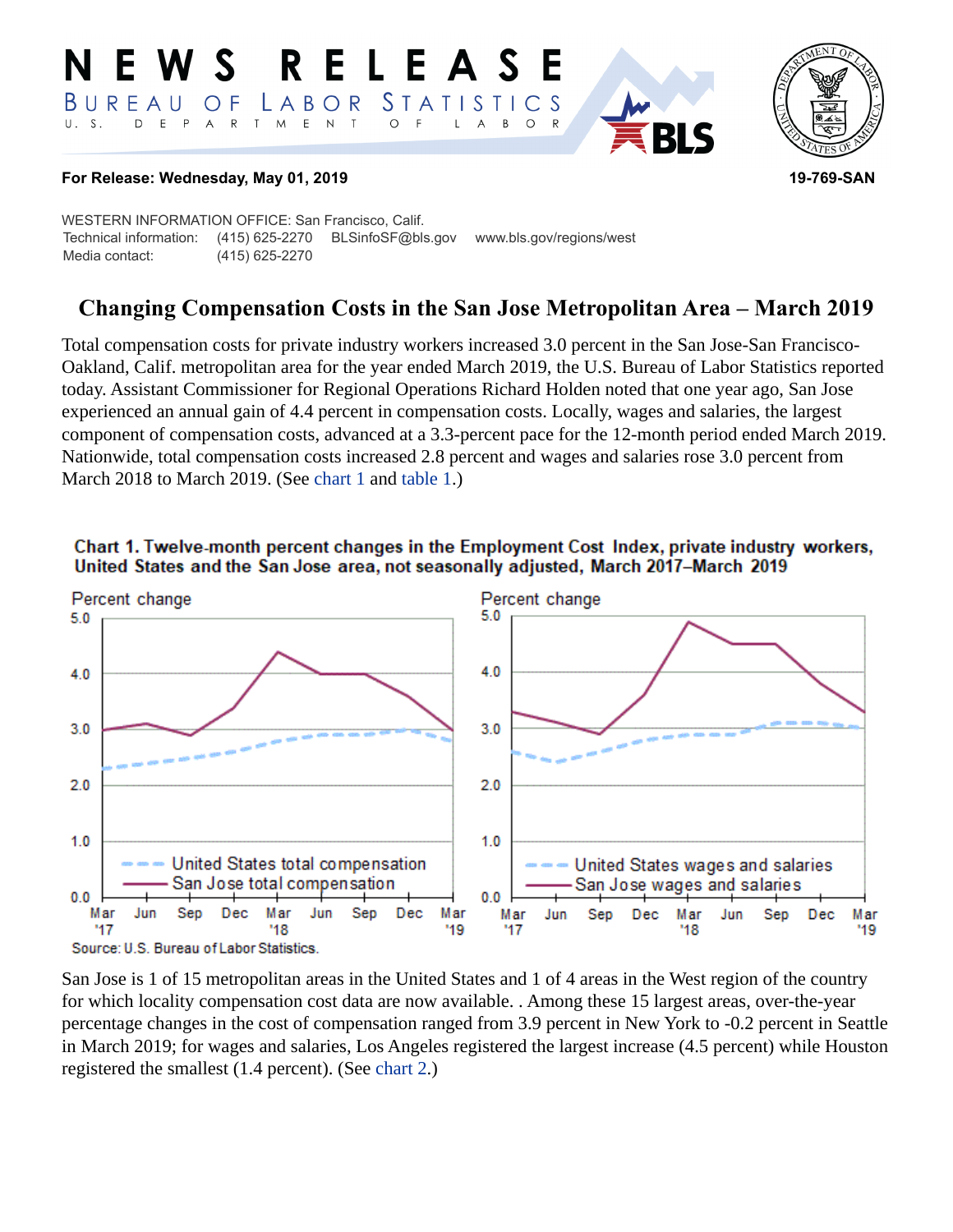





The annual increase in compensation costs in San Jose was 3.0 percent in March 2019, compared to changes that ranged from 3.5 to -0.2 percent in the three other metropolitan areas in the West (Los Angeles, Phoenix, and Seattle). San Jose's increase in wages and salaries over this 12-month period was 3.3 percent. The other three western localities ranged from 4.5 to 2.9 percent. (See [table 2](#page-5-0).)

Locality compensation costs are part of the national Employment Cost Index (ECI), which measures quarterly changes in compensation costs, which include wages, salaries and employer costs for employee benefits. In addition to the 15 locality estimates provided in this release, ECI data for the nation, 4 geographical regions, and 9 geographical divisions are available. (Geographical definitions for the metropolitan areas mentioned in this release are included in the [Technical Note.](#page-1-0))

In addition to the geographic data, a comprehensive national report is available that provides data by industry, occupational group, and union status, as well as for both private, and state and local government employees. The release is available on the Internet at [www.bls.gov/ncs/ect/home.htm.](https://www.bls.gov/ncs/ect/home.htm) Current and historical information from other Bureau programs may be accessed via our regional homepage at [www.bls.gov/regions/west/.](https://www.bls.gov/regions/west/)

## **The Employment Cost Index for June 2019 is scheduled to be released on July 31, 2019.**

## **Technical Note**

<span id="page-1-0"></span>The Employment Cost Index (ECI) measures the change in the cost of labor, free from the influence of employment shifts among occupations and industries. The compensation series includes changes in wages and salaries and employer costs for employee benefits.

Wages and salaries are defined as straight-time average hourly earnings or, for workers not paid on an hourly basis, straight-time earnings divided by the corresponding hours. Straight-time wage and salary rates are total earnings before payroll deductions, excluding premium pay for overtime, work on weekends and holidays, and shift differentials. Production bonuses, incentive earnings, commission payments, and cost-of-living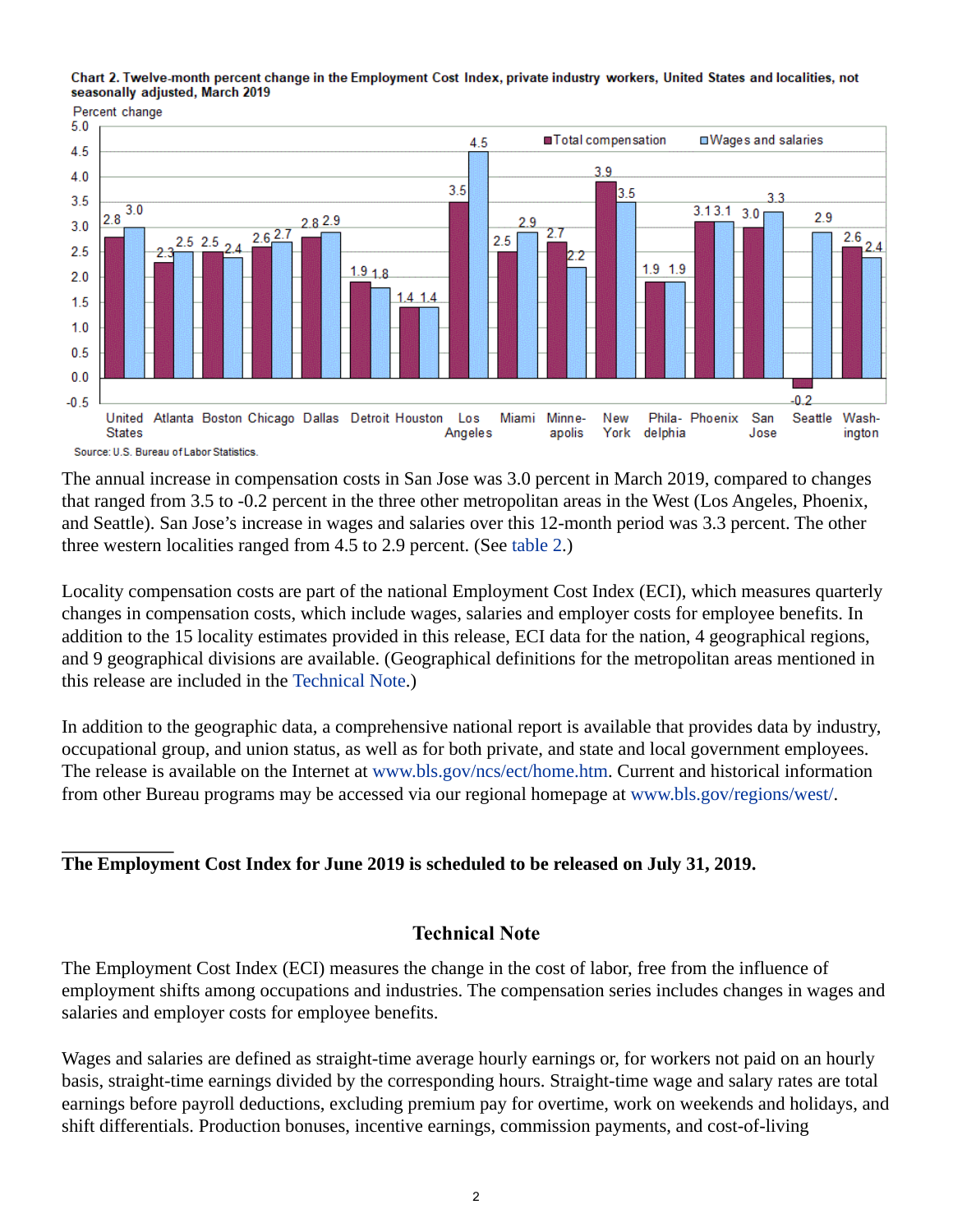adjustments are included in straight-time earnings, whereas nonproduction bonuses (such as Christmas or year-end bonuses) are excluded. Also excluded are such items as payments-in-kind, free room and board, and tips.

Based on available resources and the existing ECI sample, it was determined that estimates would be published for 15 metropolitan areas. Since the ECI sample sizes by area are directly related to area employment, the areas with the largest private industry employment as of the year 2000 were selected. For each of these areas, 12-month percent changes and associated standard errors were computed for the periods since December 2006.

The Employment Cost Index (ECI) measures the change in the cost of labor, free from the influence of employment shifts among occupations and industries. The compensation series includes changes in wages and salaries and employer costs for employee benefits.

Wages and salaries are defined as straight-time average hourly earnings or, for workers not paid on an hourly basis, straight-time earnings divided by the corresponding hours. Straight-time wage and salary rates are total earnings before payroll deductions, excluding premium pay for overtime, work on weekends and holidays, and shift differentials. Production bonuses, incentive earnings, commission payments, and cost-of-living adjustments are included in straight-time earnings, whereas nonproduction bonuses (such as Christmas or year-end bonuses) are excluded. Also excluded are such items as payments-in-kind, free room and board, and tips.

Based on available resources and the existing ECI sample, it was determined that estimates would be published for 15 metropolitan areas. Since the ECI sample sizes by area are directly related to area employment, the areas with the largest private industry employment as of the year 2000 were selected. For each of these areas, 12-month percent changes and associated standard errors were computed for the periods since December 2006.

The metropolitan area definitions of the 15 published localities are listed below.

- **Atlanta-Athens-Clarke County-Sandy Springs, GA Combined Statistical Area (CSA)** includes Barrow, Bartow, Butts, Carroll, Cherokee, Clarke, Clayton, Cobb, Coweta, Dawson, DeKalb, Douglas, Fayette, Forsyth, Fulton, Gordon, Gwinnett, Hall, Haralson, Heard, Henry, Jackson, Jasper, Lamar, Madison, Meriwether, Morgan, Newton, Oconee, Oglethorpe, Paulding, Pickens, Pike, Polk, Rockdale, Spalding, Troup, Upson, and Walton Counties in Georgia.
- **Boston-Worcester-Providence, MA-RI-NH-CT CSA** includes Barnstable, Bristol, Essex, Middlesex, Norfolk, Plymouth, Suffolk, and Worcester Counties in Massachusetts; Bristol, Kent, Newport, Providence, and Washington in Rhode Island; Belknap, Hillsborough, Merrimack, Rockingham, and Strafford Counties in New Hampshire; and Windham County in Connecticut.
- **Chicago-Naperville, IL-IN-WI CSA** includes Bureau, Cook, DeKalb, DuPage, Grundy, Kane, Kankakee, Kendall, Lake, La Salle, McHenry, Putnam and Will Counties in Illinois; Jasper, Lake, LaPorte, Newton, and Porter Counties in Indiana; and Kenosha County in Wisconsin.
- **Dallas-Fort Worth, TX-OK CSA** includes Collin, Cooke, Dallas, Denton, Ellis, Grayson, Henderson, Hood, Hopkins, Hunt, Johnson, Kaufman, Navarro, Hopkins, Palo Pinto, Parker, Rockwall, Somervell, Tarrant, and Wise Counties in Texas; and Bryan County in Oklahoma.
- **Detroit-Warren-Ann Arbor, MI CSA** includes Genesee, Lapeer, Lenawee, Livingston, Macomb, Monroe, Oakland, St. Clair, Washtenaw, and Wayne Counties in Michigan.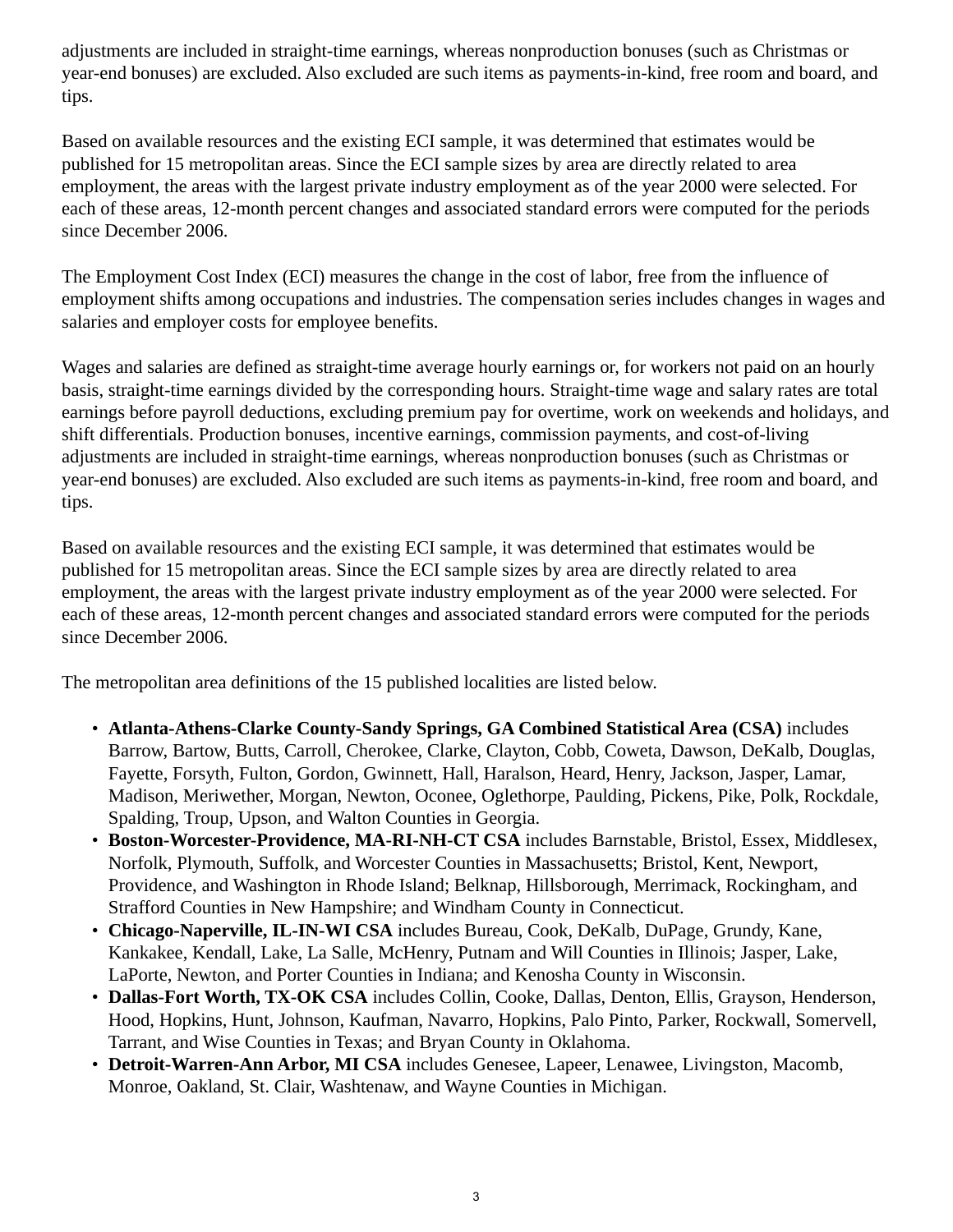- **Houston-The Woodlands, TX CSA** includes Austin, Brazoria, Chambers, Fort Bend, Galveston, Harris, Liberty, Matagorda, Montgomery, Trinity, Walker, Waller, Washington and Wharton Counties in Texas.
- **Los Angeles-Long Beach, CA CSA** includes Los Angeles, Orange, Riverside, San Bernardino, and Ventura Counties in California.
- **Miami-Fort Lauderdale-Port St. Lucie, FL CSA** includes Broward, Indian River, Martin, Miami-Dade, Okeechobee, Palm Beach and St. Lucie Counties in Florida.
- **Minneapolis-St. Paul, MN-WI CSA** includes Anoka, Benton, Carver, Chisago, Dakota, Goodhue, Hennepin, Isanti, Le Sueur, McLeod, Mille Lachs, Ramsey, Rice, Scott, Sherburne, Sibley, Stearns, Washington, and Wright Counties in Minnesota; and Pierce and St. Croix Counties in Wisconsin.
- **New York-Newark, NY-NJ-CT-PA CSA** includes Bronx, Dutchess, Kings, Nassau, New York, Orange, Putnam, Queens, Richmond, Rockland, Suffolk, Ulster, and Westchester Counties in New York; Bergen, Essex, Hudson, Hunterdon, Mercer, Middlesex, Monmouth, Morris, Ocean, Passaic, Somerset, Sussex, Union and Warren Counties in New Jersey; Fairfield, Litchfield, and New Haven Counties in Connecticut; and Carbon, Lehigh, Monroe, Northampton, and Pike Counties in Pennsylvania.
- **Philadelphia-Reading-Camden, PA-NJ-DE-MD CSA** includes Berks, Bucks, Chester, Delaware, Franklin, Montgomery, and Philadelphia Counties in Pennsylvania; Atlantic, Burlington, Camden, Cape May, Cumberland, Gloucester, and Salem Counties in New Jersey; Kent and New Castle Counties in Delaware; and Cecil County in Maryland.
- **Phoenix-Mesa-Scottsdale, AZ Metropolitan Statistical Area (MSA)** includes Maricopa and Pinal Counties in Arizona.
- **San Jose-San Francisco-Oakland, CA CSA** includes Alameda, Contra Costa, Marin, Napa, San Benito, San Francisco, San Joaquin, San Mateo, Santa Clara, Santa Cruz, Solano, and Sonoma Counties in California.
- **Seattle-Tacoma, WA CSA** includes Island, King, Kitsap, Lewis, Mason, Pierce, Skagit, Snohomish, and Thurston Counties in Washington.
- **Washington-Baltimore-Arlington, DC-MD-VA-WV-PA CSA** includes the District of Columbia; Baltimore City and Anne Arundel, Baltimore, Calvert, Carroll, Charles, Dorchester, Frederick, Harford, Howard, Montgomery, Prince George's, Queen Anne's, St. Mary's, and Talbot Counties in Maryland; Franklin County in Pennsylvania; Alexandria, Fairfax, Falls Church, Fredericksburg, Manassas, Manassas Park, and Winchester Cities and Arlington, Clarke, Culpeper, Fairfax, Fauquier, Frederick, Loudoun, Prince William, Rappahannock, Spotsylvania, Stafford, and Warren Counties in Virginia; and Berkeley, Hampshire, and Jefferson Counties in West Virginia.

Definitions of the four geographic regions of the country are noted below.

- **Northeast:** Connecticut, Maine, Massachusetts, New Hampshire, New Jersey, New York, Pennsylvania, Rhode Island, and Vermont.
- **South:** Alabama, Arkansas, Delaware, the District of Columbia, Florida, Georgia, Kentucky, Louisiana, Maryland, Mississippi, North Carolina, Oklahoma, South Carolina, Tennessee, Texas, Virginia, and West Virginia.
- **Midwest:** Illinois, Indiana, Iowa, Kansas, Michigan, Minnesota, Missouri, Nebraska, North Dakota, Ohio, South Dakota, and Wisconsin.
- **West:** Alaska, Arizona, California, Colorado, Hawaii, Idaho, Montana, Nevada, New Mexico, Oregon, Utah, Washington, and Wyoming.

Information in this release will be made available to sensory impaired individuals upon request. Voice phone: (202) 691-5200; Federal Relay Service: (800) 877-8339.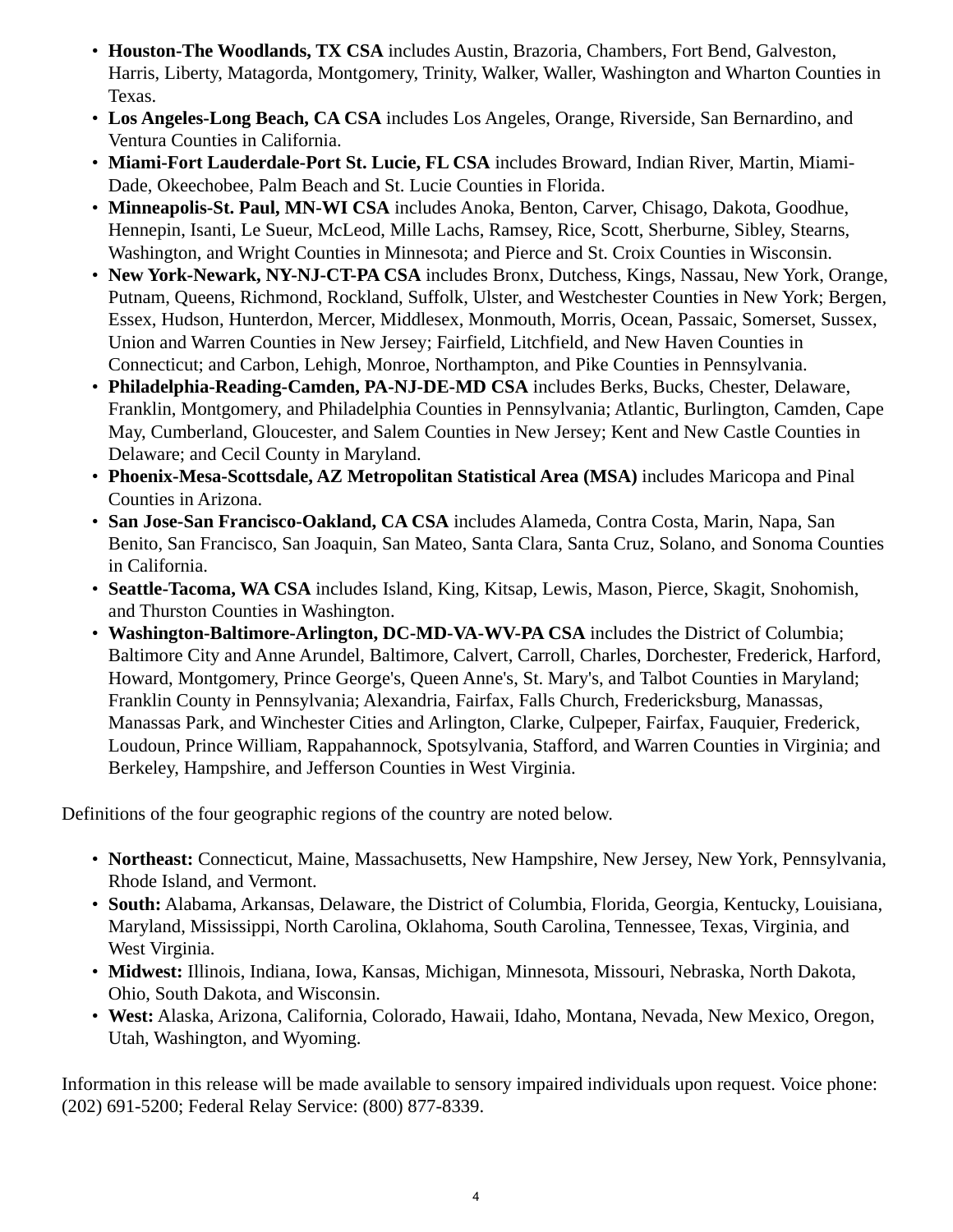|                                |                                            | Total compensation |      |      | Wages and salaries                         |      |      |      |
|--------------------------------|--------------------------------------------|--------------------|------|------|--------------------------------------------|------|------|------|
| Area                           | 12-month percent changes for period ended- |                    |      |      | 12-month percent changes for period ended- |      |      |      |
|                                | March                                      | June               | Sep. | Dec. | March                                      | June | Sep. | Dec. |
| <b>United States</b>           |                                            |                    |      |      |                                            |      |      |      |
|                                | 2.8                                        | 1.9                | 1.9  | 1.9  | 2.8                                        | 2.2  | 2.1  | 2.1  |
|                                | 1.8                                        | 2.4                | 2.3  | 2.2  | 2.0                                        | 2.6  | 2.4  | 2.3  |
|                                | 2.3                                        | 2.4                | 2.5  | 2.6  | 2.6                                        | 2.4  | 2.6  | 2.8  |
|                                | 2.8                                        | 2.9                | 2.9  | 3.0  | 2.9                                        | 2.9  | 3.1  | 3.1  |
|                                | 2.8                                        |                    |      |      | 3.0                                        |      |      |      |
| West                           |                                            |                    |      |      |                                            |      |      |      |
|                                | 2.5                                        | 2.4                | 2.2  | 2.3  | 2.6                                        | 2.5  | 2.4  | 2.5  |
|                                | 2.5                                        | 2.7                | 2.6  | 2.6  | 2.6                                        | 2.9  | 2.8  | 2.8  |
|                                | 2.9                                        | 3.0                | 3.4  | 3.3  | 3.2                                        | 3.1  | 3.4  | 3.3  |
|                                | 3.6                                        | 3.6                | 3.3  | 3.2  | 3.7                                        | 3.7  | 3.7  | 3.7  |
|                                | 2.9                                        |                    |      |      | 3.5                                        |      |      |      |
| San Jose-San Francisco-Oakland |                                            |                    |      |      |                                            |      |      |      |
|                                | 2.9                                        | 2.1                | 1.5  | 1.4  | 2.5                                        | 2.2  | 1.8  | 1.6  |
|                                | 1.6                                        | 2.1                | 2.6  | 2.6  | 2.1                                        | 2.3  | 3.0  | 2.9  |
|                                | 3.0                                        | 3.1                | 2.9  | 3.4  | 3.3                                        | 3.1  | 2.9  | 3.6  |
|                                | 4.4                                        | 4.0                | 4.0  | 3.6  | 4.9                                        | 4.5  | 4.5  | 3.8  |
|                                | 3.0                                        |                    |      |      | 3.3                                        |      |      |      |

#### <span id="page-4-0"></span>**Table 1. Employment Cost Index for total compensation and for wages and salaries, private industry workers, United States, West region, and the San Jose area, not seasonally adjusted**